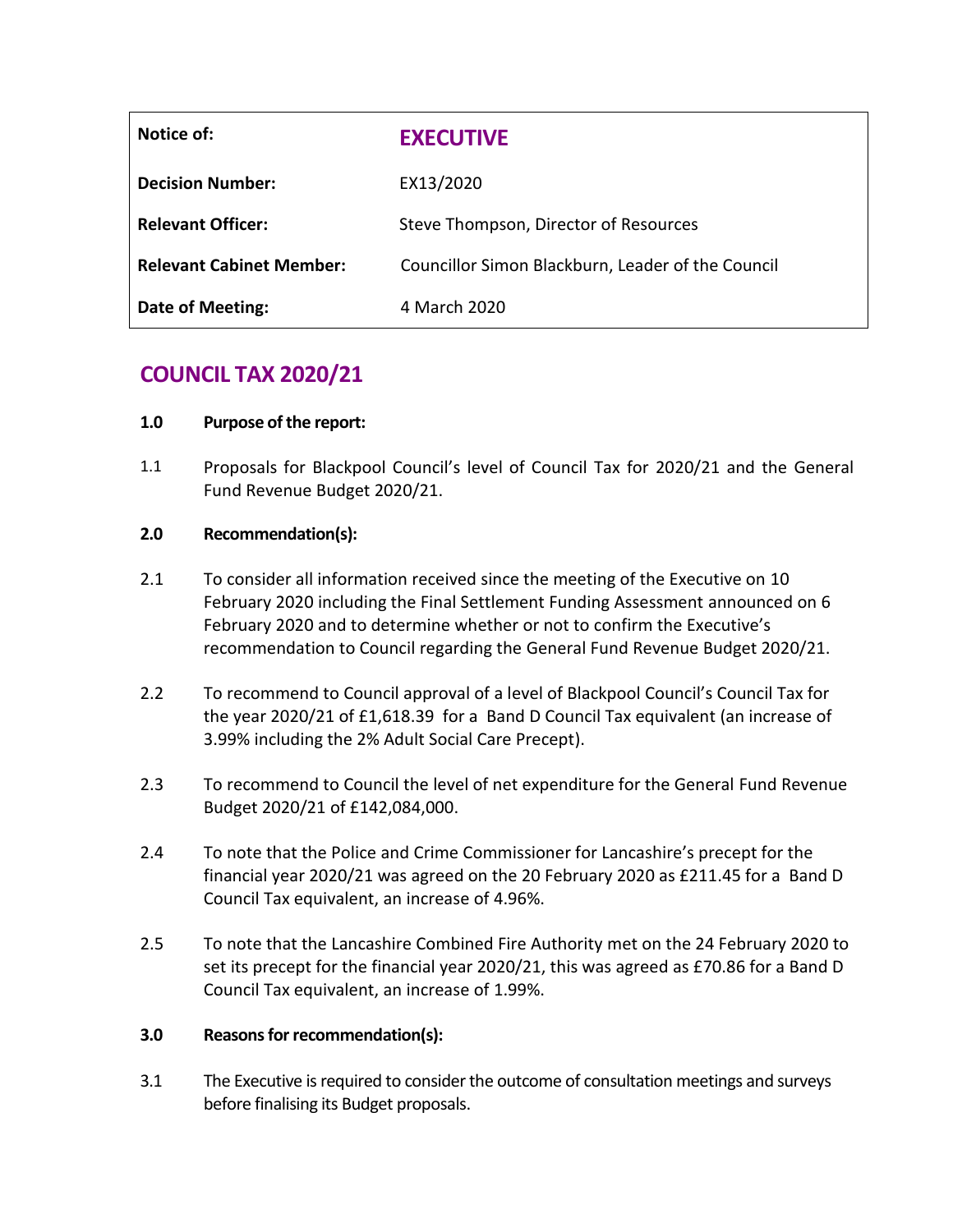The setting of the General Fund Revenue Budget and the level of Council Tax is consistent with the principles approved by the Executive at its meeting on 10 February 2020.

- 3.2a Is the recommendation contrary to a plan or strategy adopted or approved by the Council? NO
- 3.2b Is the recommendation in accordance with the Council's approved Not applicable budget? the report once

approved will become the Council's new approved Budget

3.3 Other alternative options to be considered:

Although one of the eight guiding principles of the Council's Medium-Term Financial Sustainability Strategy 2016/17 – 2021/22 is "to keep Council Tax levels as low as possible", Government funding reductions alongside increasing service demands and inflationary pressures on the Council's Budget in 2020/21, in particular Children's Social Care pressures, prevent a Council Tax level any lower than the capped level being prudent or practicable.

The council tax level recommended balances all eight principles with the need to fund and maintain core services. Although the level of Council Tax for a Band D Council Tax equivalent that is recommended is £1,618.39, the profile of hereditaments in Blackpool with bands A and B comprising 74% of the total means that the average Council Tax payable per dwelling in 2020/21 is estimated at £841.

### **4.0 Council Priority:**

- 4.1 The report covers both of the Council priorities:
	- "The economy: Maximising growth and opportunity across Blackpool"
	- "Communities: Creating stronger communities and increasing resilience"

#### **5.0 Background Information**

5.1 At its meeting on 10 February 2020, the Executive considered a report of the Director of Resources that recommended to Council approval of a net expenditure for the General Fund Revenue Budget of £142,084,000 that would result in a level of Council Tax for the year 2020/21 of £1,618.39 at for a Band D Council Tax equivalent. This is an increase of 3.99% including the 2% Adult Social Care Precept.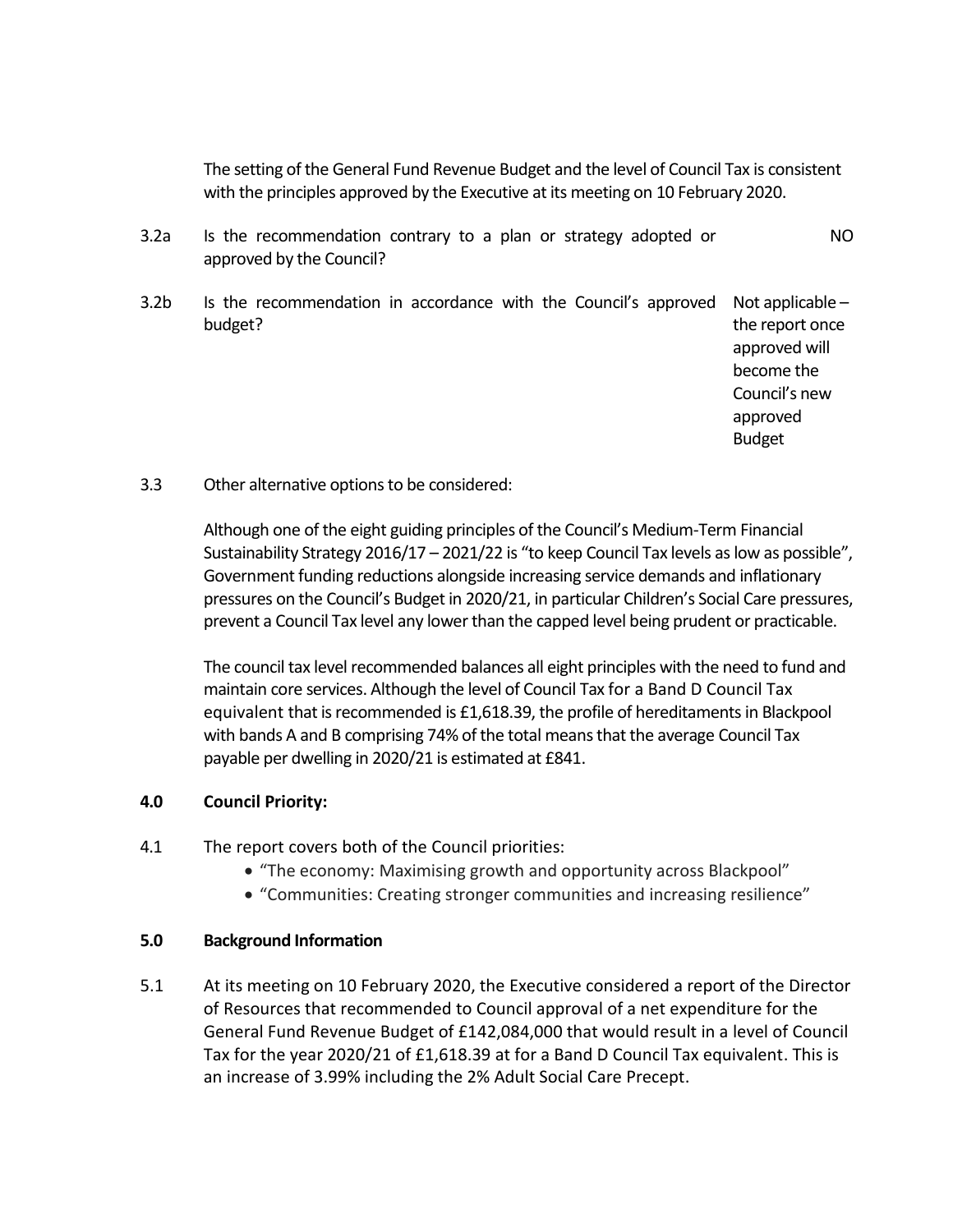- 5.2 The Final Settlement of Blackpool Council's 2020/21 Settlement Funding Assessment was announced by the Ministry of Housing, Communities and Local Government on 6 February 2020. There were no changes to the Provisional Settlement Funding Assessment of £63,300,000 for 2020/21.
- 5.3 As part of the final Local Government Finance Settlement the threshold for 'excessive' Council Tax increases for 2020/21 was confirmed at 4%, an increase of 4% or more requiring a local referendum to be held. This 4% threshold includes the additional 2% allowed for expenditure on Adult Social Care and 2% for other expenditure. The level of Council Tax recommended in this report will not invoke this requirement.
- 5.4 Besides the ongoing dialogue with the trade unions throughout the budget-setting process, consultation has taken place via community engagement meetings and the Council has also undertaken two engagement exercises to seek comments and ideas on the Budget, one aimed at individual residents and staff which attracted 127 responses and the other aimed at stakeholder organisations which received 21 responses. Both sought views on Council priorities and services at a broad level and asked for comments on ways in which the Council could save or generate money. Wider consultation has taken place via the Council's extensive corporate communication methods which include media briefings. Also a Budget Scrutiny Panel was held on 24 February 2020 which considered the impact of the 2020/21 Council budget proposals. The minutes from that meeting were circulated separately to members on 28 February 2020.
- 5.5 The precepts of the Police and Crime Commissioner for Lancashire was agreed on the 20 February 2020 as £211.45 for a Band D Council Tax equivalent an increase of 4.96%. The Lancashire Combined Fire Authority's precept for the year 2020/21 was agreed on the 24 February 2020 as £70.86 for a Band D Council Tax equivalent an increase of 1.99%.
- 5.6 Does the information submitted include any exempt information? No

### 5.7 **List of Appendices:**

Appendix 2a: Equality Analysis (EA)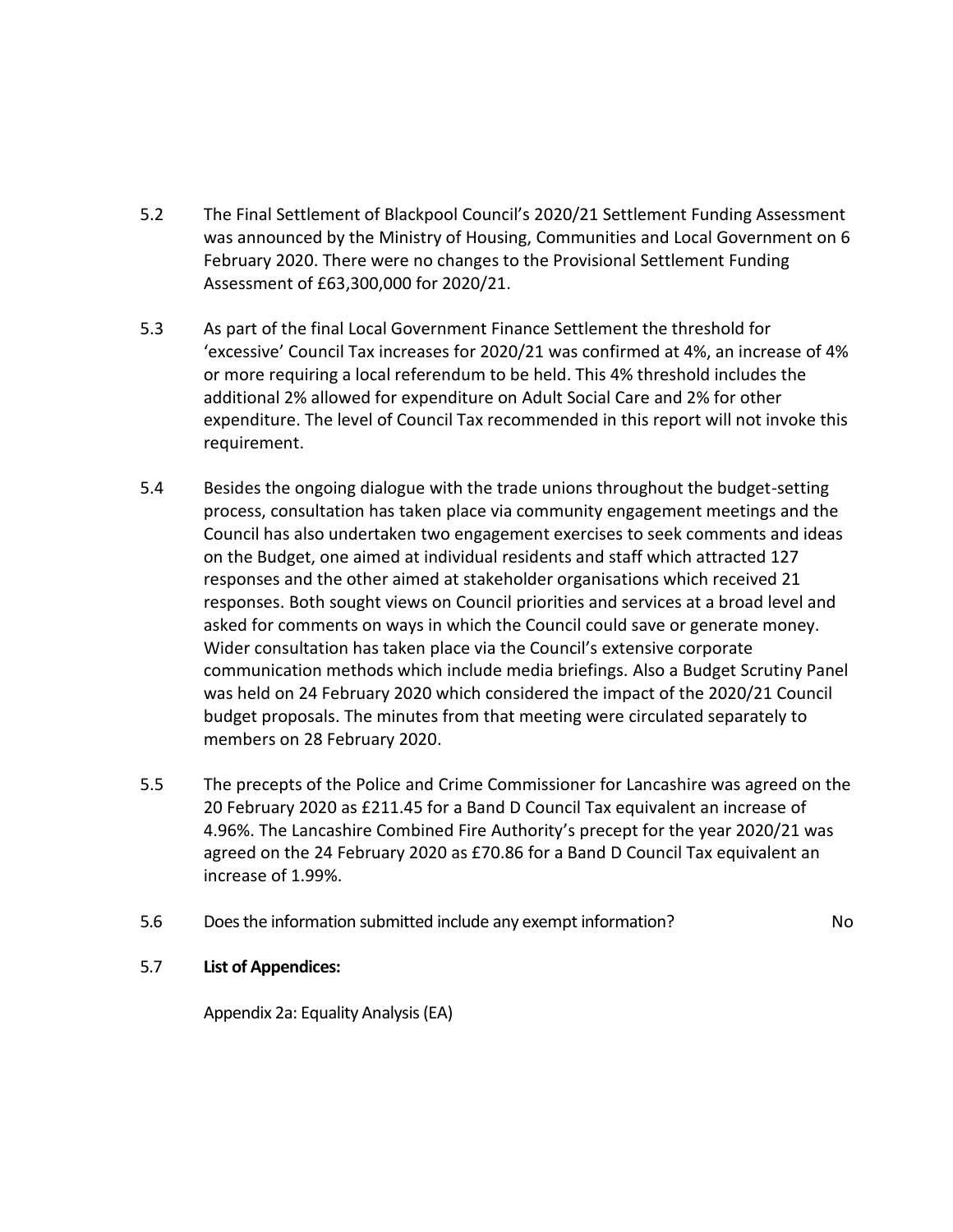### **6.0 Legal considerations:**

6.1 There is a duty for major precepting authorities to issue a precept for 2020/21 before 1 March 2020. For other local authorities including Blackpool Council there is a duty to set 2020/21 budgets before 11 March 2020.

### **7.0 Human Resources considerations:**

7.1 Human Resources considerations were outlined in the General Fund Revenue Budget 2020/21 report.

### **8.0 Equalities considerations:**

- 8.1 In the course of developing this year's Council Tax proposal, officers have considered whether there could be unintended adverse impacts on people because of shared characteristics protected by the Equality Act.
- 8.2 The Council believes the policy will not have any adverse or indirectly discriminatory effects. In particular, we have analysed the impact on vulnerable groups and people who share the protected characteristics under the Equality Act.
- 8.3 A full Equality Analysis report into the detailed budget proposals within the Revenue Budget has underpinned this consideration. This analysis, together with other information available to us gives us a picture of the needs of a community that consistently is ranked at the top of the most deprived in England in terms of income, employment and health.
- 8.4 In regard, to impact, the Council believes the proposals are the best that we can do to continue to protect core services to vulnerable people and communities, together with the need to balance the budget and move to a greater self-sufficiency with regard to income and tax-raising given the future reductions in central government grant support outlined in the Medium-Term Financial Sustainability Strategy.
- 8.5 A summary of the Council's equalities analyses of the consequences of the budget proposals on services and their users is attached at Appendix 2a, to the Executive agenda.

### **9.0 Financial considerations:**

9.1 As outlined in this report.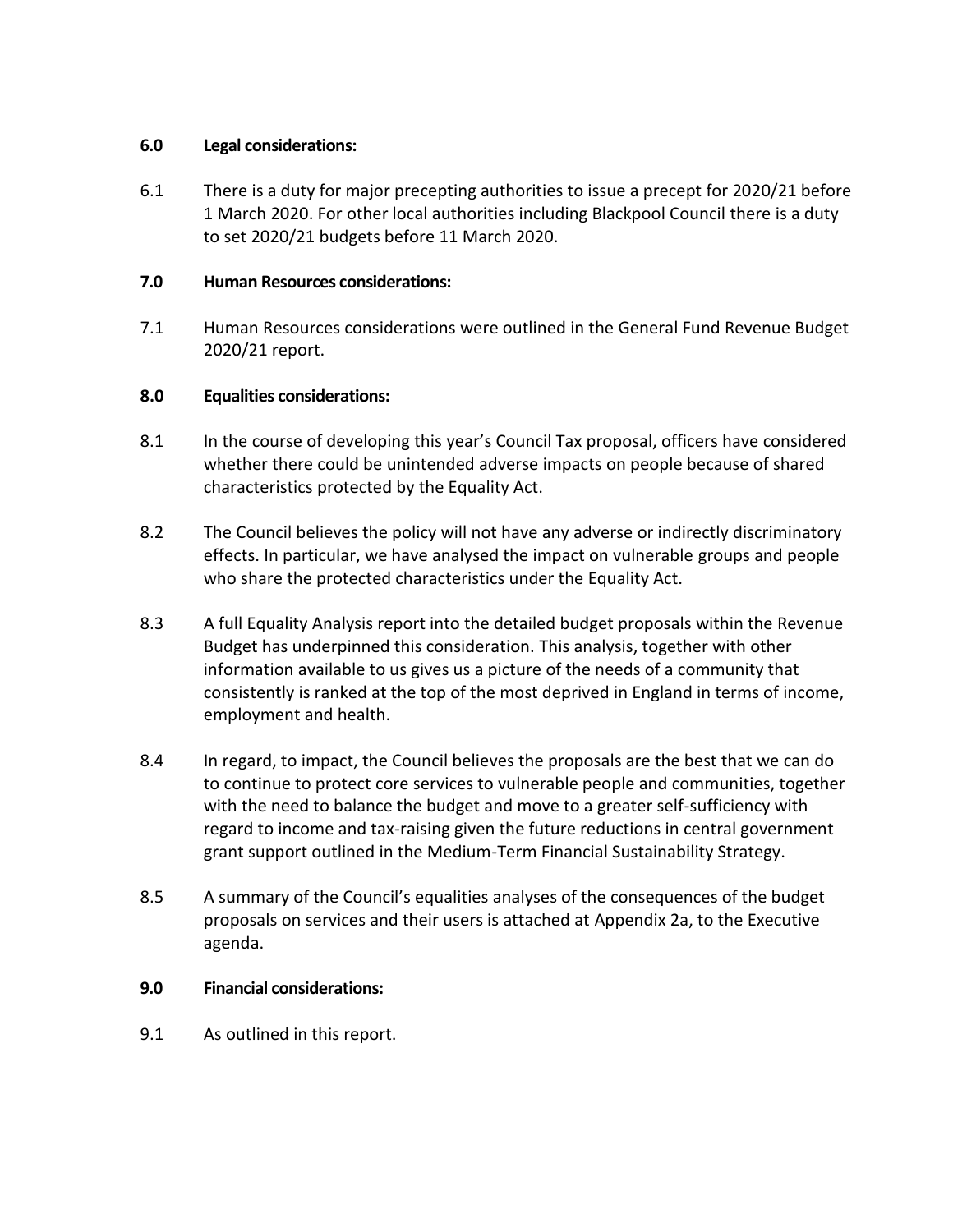### **10.0 Risk management considerations:**

10.1 A Risk Analysis was produced for the General Fund Revenue Budget 2020/21 report to the Executive on 10 February 2020 - this remains applicable.

### **11.0 Ethical considerations:**

11.1 In the context of a budget savings requirement of £19.65m in 2020/21 with inevitable reductions to some services, a Council Tax increase of 3.99% which will yield £2.31m is a necessary contribution to ensure that key Council services are maintained.

## **12.0 Internal/ External Consultation undertaken:**

- 12.1 Consultation meetings on the broad budget position facing the Council have always been undertaken with the community equality groups. The Council's Director of Resources or his representative has often personally attended and briefed a number of these groups over this period.
- 12.2 Wider communication has also taken place via the Council's extensive corporate communication methods, which include website, social media, media briefings, press statements and interviews.
- 12.3 Once specific proposals were published in January 2020, detailed consultations with all affected stakeholders - amongst them staff, service users and communities of interest/equality groups – have taken place. The outcomes of these consultations have been considered by key decision makers and accordingly have informed the final proposals contained in the budget.
- 12.4 Consultation with the trade unions with regards to staffing issues has been embedded into normal working practices and has also met all formal consultation requirements.

### **13.0 Background papers**

13.1 Budget working papers and above consultation minutes and feedback.

### **14.0 Key decision information**:

- 14.1 Is this a key decision? Yes
- 14.2 If so, Forward Plan reference number: 29/2019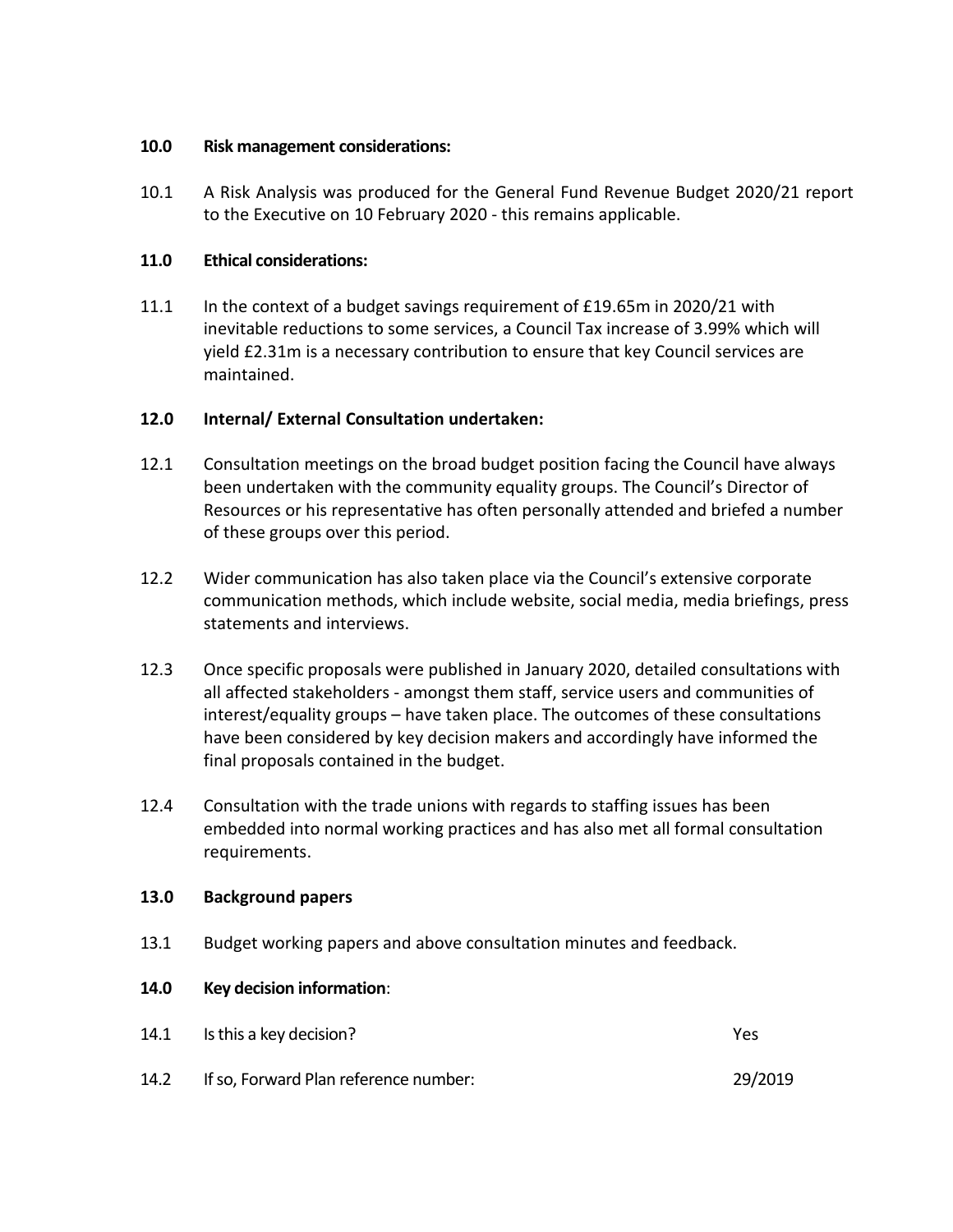- 14.3 If a key decision, is the decision required in less than five days? No
- 14.4 If **yes**, please describe the reason for urgency:

#### **15.0 Call-in information:**

15.1 Are there any grounds for urgency, which would cause this decision to be exempt from the call-in process? No was a set of the call-

15.2 If **yes**, please give reason:

#### **TO BE COMPLETED BY THE HEAD OF DEMOCRATIC GOVERNANCE**

#### **16.0 Scrutiny Committee Chairman (where appropriate):**

| Date informed: | 25 February 2020 | N/A<br>Date approved: |
|----------------|------------------|-----------------------|
|----------------|------------------|-----------------------|

#### **17.0 Declarations of interest (if applicable):**

17.1 Councillor Kirkland declared a prejudicial interest in decision 1 the nature of the interest being that she was a Council appointed non-Executive director of Blackpool Waste Services Limited trading as Enveco. Councillor Kirkland left the meeting for this part of the decision and took no part in the voting or discussion. (ref. paragraphs 7.1 and 7.2 and line 24 of Appendix 2 to the General Fund Revenue Budget 2020/21 papers circulated for the Executive meeting on 10 February 2020).

#### **18.0 Executive decision:**

- 18.1 The Executive resolved as follows:
	- 1. To confirm the Executive's recommendation of 10 February 2020 to Council of a budget saving of £200,000 from further joint working of Blackpool Waste Services Limited trading as Enveco with internal waste services (ref. paragraphs 7.1 and 7.2 and line 24 of Appendix 2 to the General Fund Revenue Budget 2020/21 papers circulated for the Executive meeting on 10 February 2020).

(Councillor Kirkland having declared a prejudicial interest left the room during consideration of this decision.)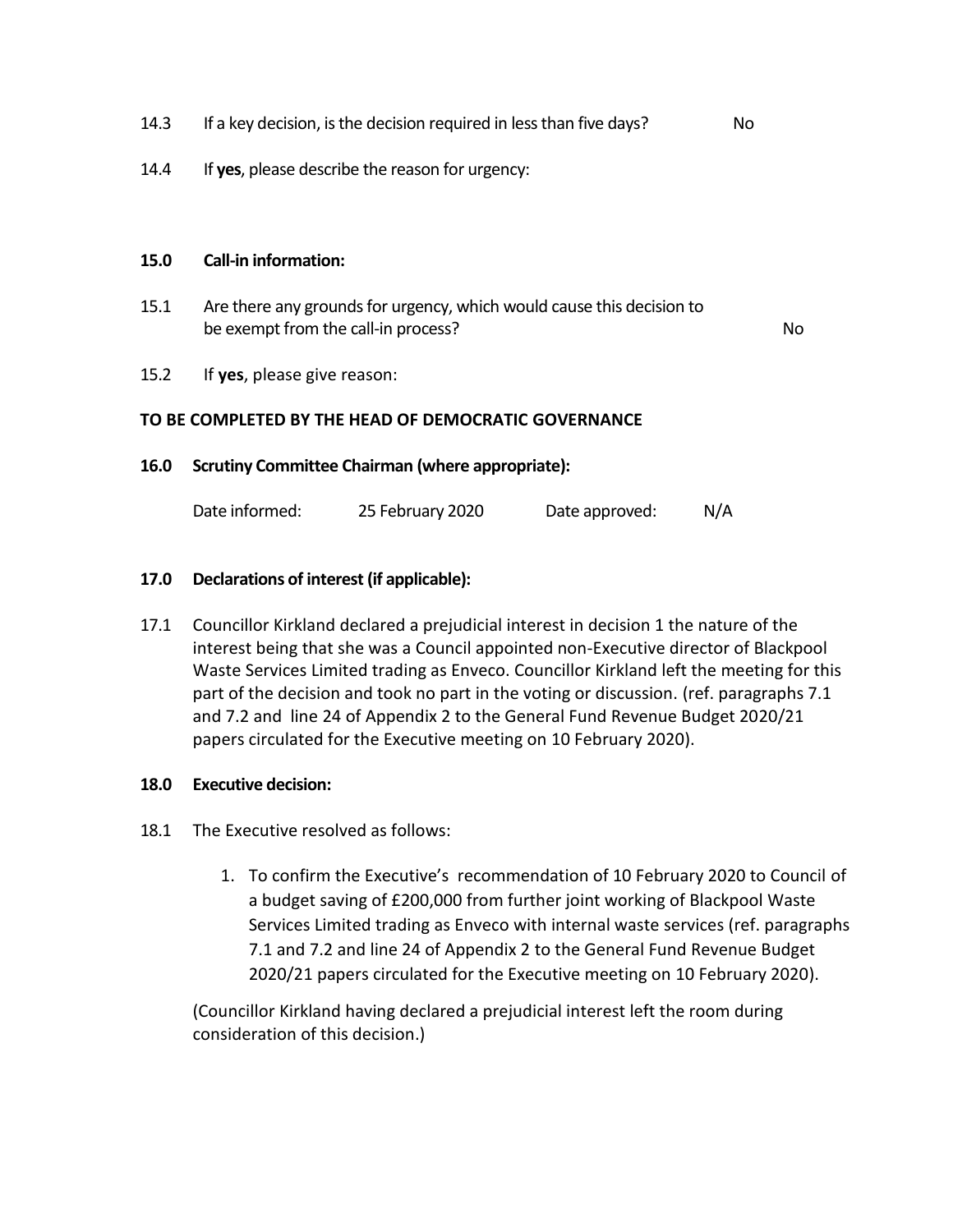- 2. To confirm the Executive's recommendation of 10 February 2020 to Council of a level of budget savings of £19.45m (£19.65m excluding £200,000 approved at decision 1). (ref. paragraphs 7.1 and 7.2 and Appendix 2 to the General Fund Revenue Budget 2020/21 papers circulated for the Executive meeting on 10 February 2020).
- 3. Having considered all information received since the meeting of the Executive on 10 February 2020 including the report of the Budget Scrutiny Panel meeting on the 24 February 2020 to confirm all of the Executive's other recommendations to Council regarding the General Fund Revenue Budget 2020/21.
- 4. To recommend to Council approval of a level of Blackpool Council's Council Tax for the year 2020/21 of £1,618.39 for a Band D Council Tax equivalent equivalent (an increase of 3.99% including the 2% Adult Social Care Precept).
- 5. To recommend to Council the level of net expenditure for the General Fund Revenue Budget 2020/21 of £142,084,000.
- 6. To note that the Police and Crime Commissioner for Lancashire's precept for the financial year 2020/21 was agreed on the 20 February 2020 as £211.45 for a Band D Council Tax equivalent an increase of 4.96%.
- 7. To note that the Lancashire Combined Fire Authority met on the 24 February 2020 to set its precept for the financial year 2020/21, this was agreed as £70.86 for a Band D Council Tax equivalent an increase of 1.99%.

### 18.2 **Date of Decision:**

4 March 2020

### **19.0 Reason(s) for decision:**

The Executive is required to consider the outcome of consultation meetings and surveys before finalising its Budget proposals.

The setting of the General Fund Revenue Budget and the level of Council Tax is consistent with the principles approved by the Executive at its meeting on 10 February 2020.

### 19.1 **Date Decision published:**

5 March 2020